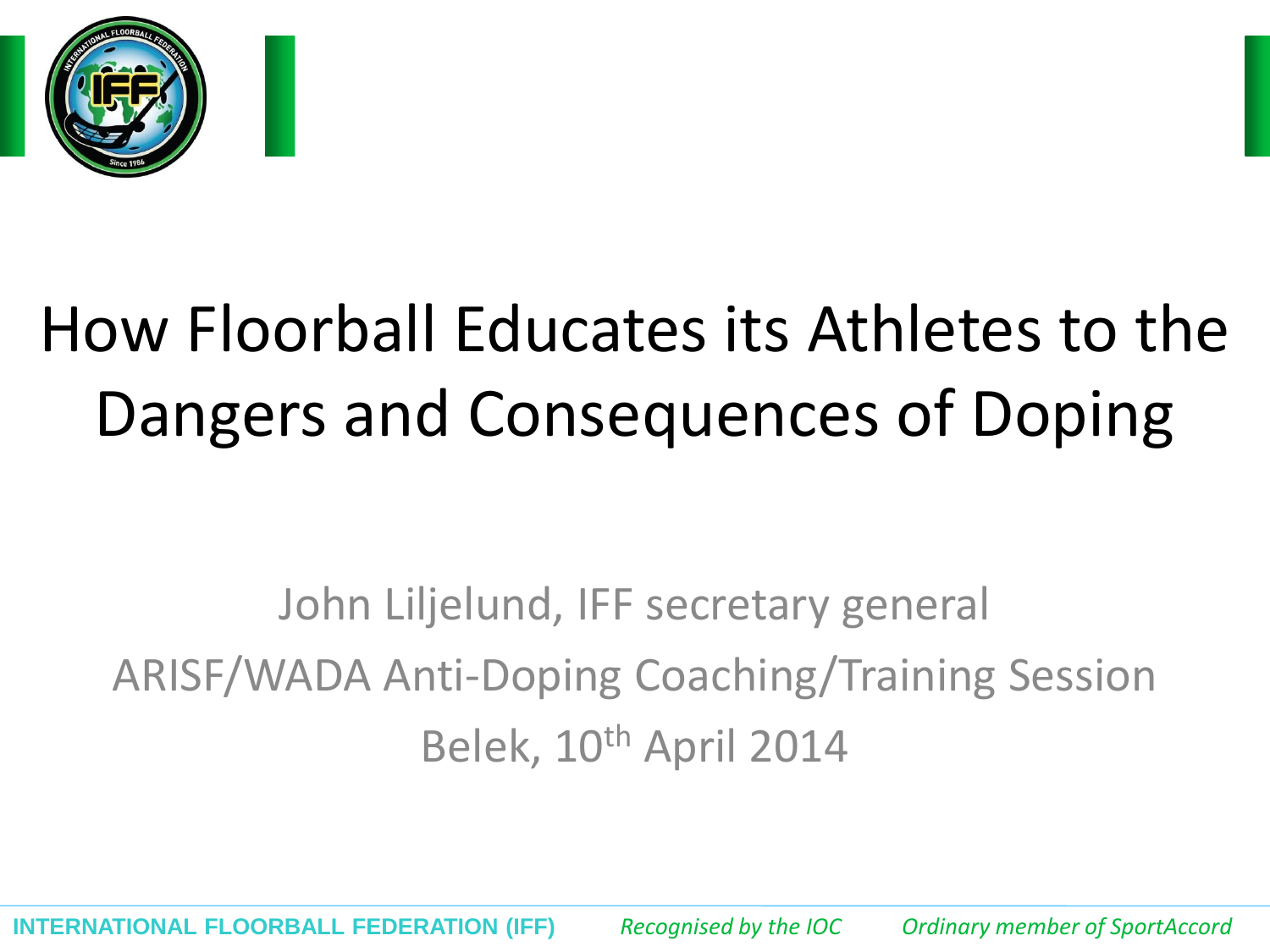

## AD Education Objectives

- The main objective for IFF has been to spread the Anti-Doping information and increase the general awareness of the risks of using doping and the Rules & Regulations guiding these matters.
- We have chosen to include the education for the Top Athletes at the main IFF Events (Adult WFC, U19 WFC and Champions Cup)
- The other part we are working with is the education of the athletes at large, at the IFF Events, through the cooperation with the NADO's and their campaigns in the IFF Say NO to Doping ! Outreach campaigns.
- The Education to the National Associations has been dealt with in the IFF Development Seminars, held annually and at the sessions at our Associations meetings
- One of the objectives is now to shift the Education more into the hands of the National Associations for the general public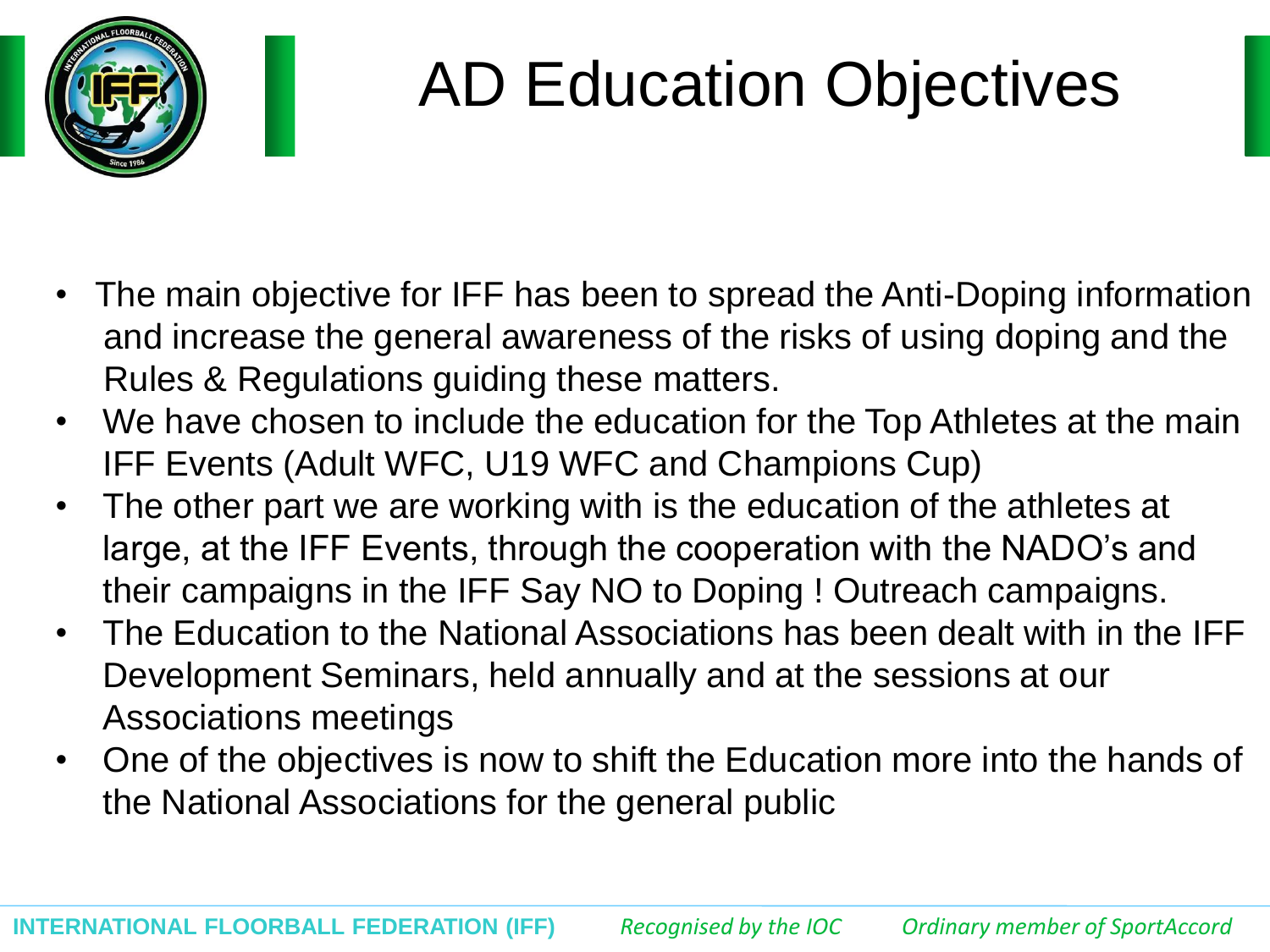

## Current Activities

IFF Say NO! To Doping campaign & Athlete Outreach at major IFF Events

- 9 events, 6 WFCs, 7 countries
- Directed to Players & referees
- Materials:
	- Balls and wristbands,
- Activation booths:
	- WADA Quiz,
	- Clean best slapshot,
	- Flyers & video clips
- NADO & NA involvement is essential (Clean Win, Cool & Clean)
- Promotion on Event websites & social media channels

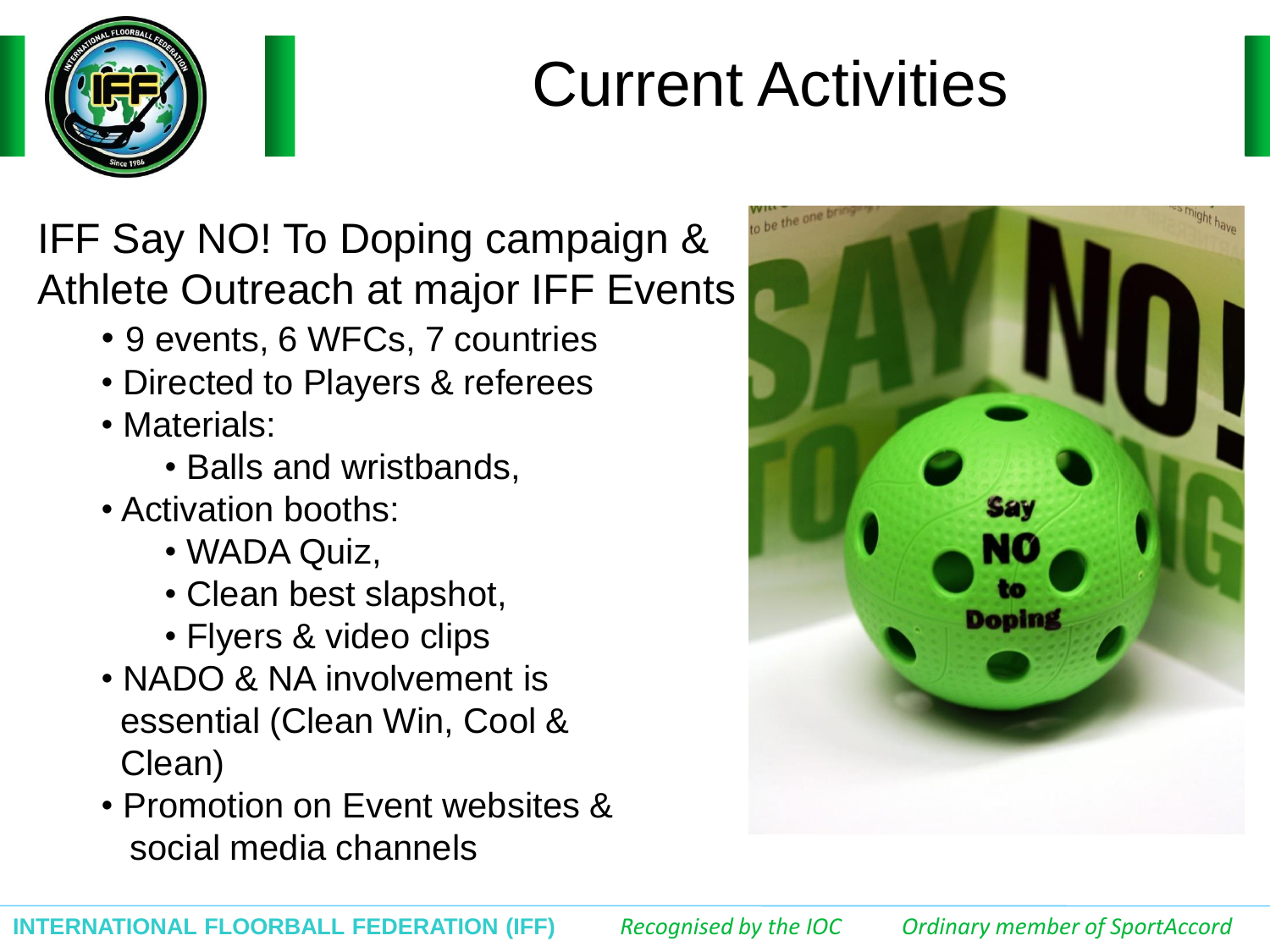

### Current Activities

Activate the Stakeholders:

- In order to raise the Players and Spectators awareness and the interest to the question, we are using the players to promote the SNTD campaign
- The SNTD Green Balls are on the field during warm-up and the starting line-up throws the balls to the spectators before the start of the game
- Also 5 players in each team receives a SNTD wristband, which they are asked to use



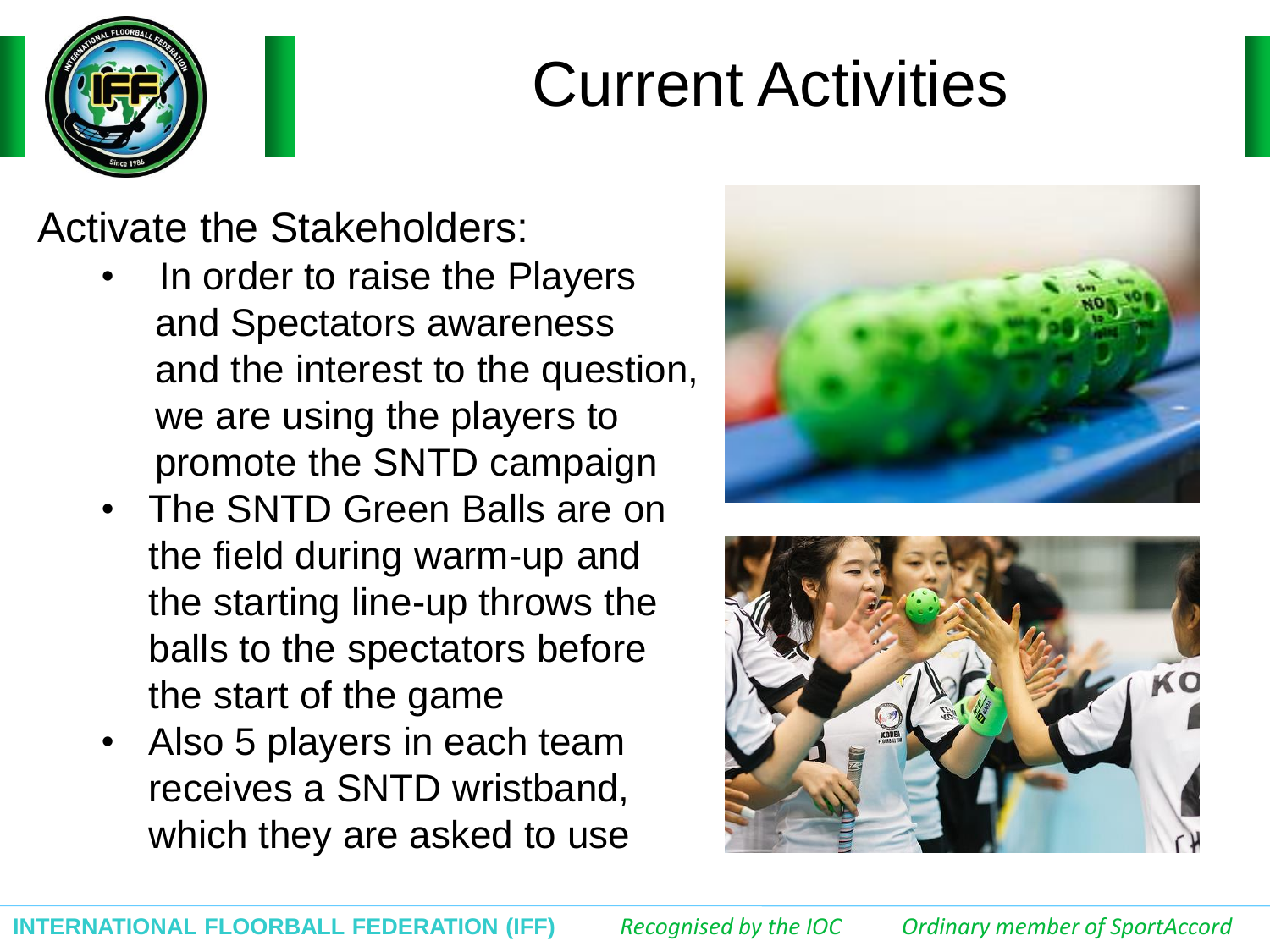

### Current Activities

We have also included the referees in the process, since they are an important part of the game.

- They are in the middle of the game
- Good awareness factor
- Have been very positive towards



**INTERNATIONAL FLOORBALL FEDERATION (IFF)** *Recognised by the IOC Ordinary member of SportAccord*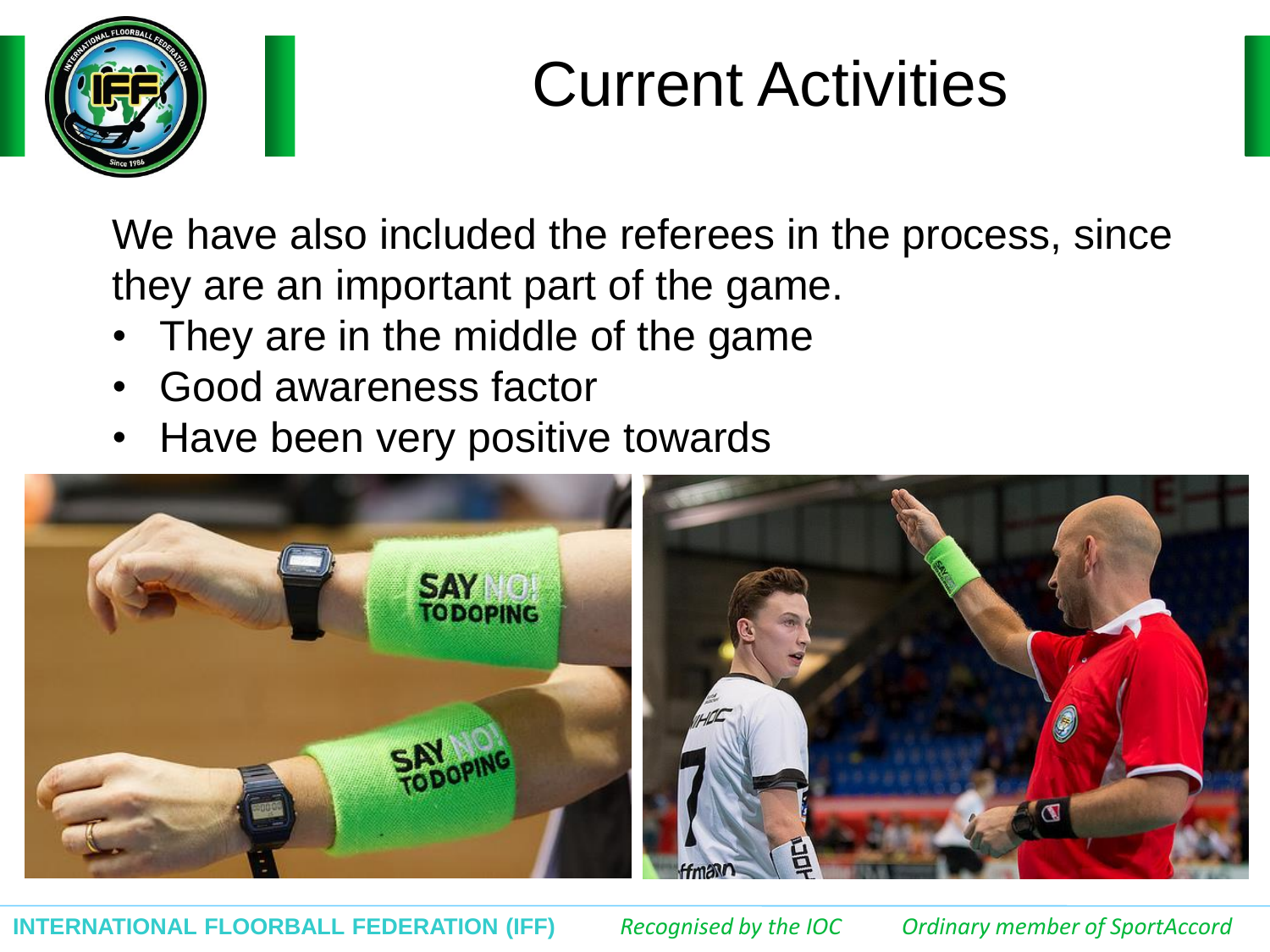

# Education of Coaches, Referees and Organisational people

- IFF Development Seminars
- Fields of Activity: Coaching, Referees and Organisation
- Duration: 3-4 days using the "Train the Trainer"approach
- Target Group:

Aimed at people within the clubs and the national federation

- Content Information & education: Problem solving cases/Role Play Coach True etc.
- 28 Seminars since 2006 in 19 countries



Anti-doping as topic in Member Associations meetings & General Assembly

**INTERNATIONAL FLOORBALL FEDERATION (IFF)** *Recognised by the IOC Ordinary member of SportAccord*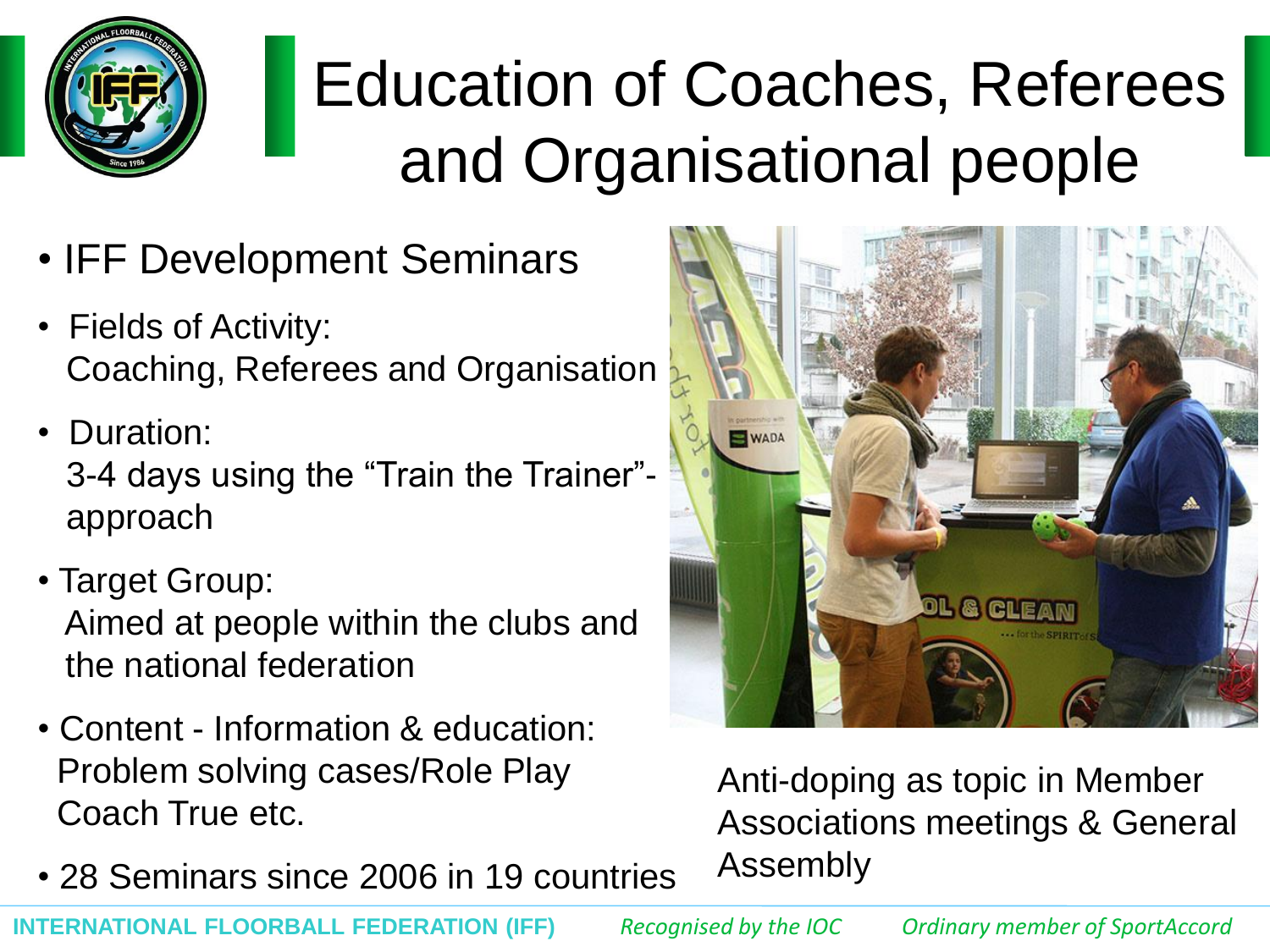

# Enhancing Awareness – Athletes Involvement

- Utilising the IFF Athletes Commission members to discuss and blog about the issues
- Interviewing and telling about the RTP players and the system in our media channels
- Anti-Doping as a separate topic in all pre-event information packages & technical meetings before **IFF** Events
	- TUEs
	- Current topics (supplements)
	- Questions & Answers
	- Team consultation & discussion



#### •WADA & other resources

- Promote e-learning tools etc.
- Utilise other IFs warnings
- Moving to where the athletes spend their time: Facebook, Twitter, YouTube etc.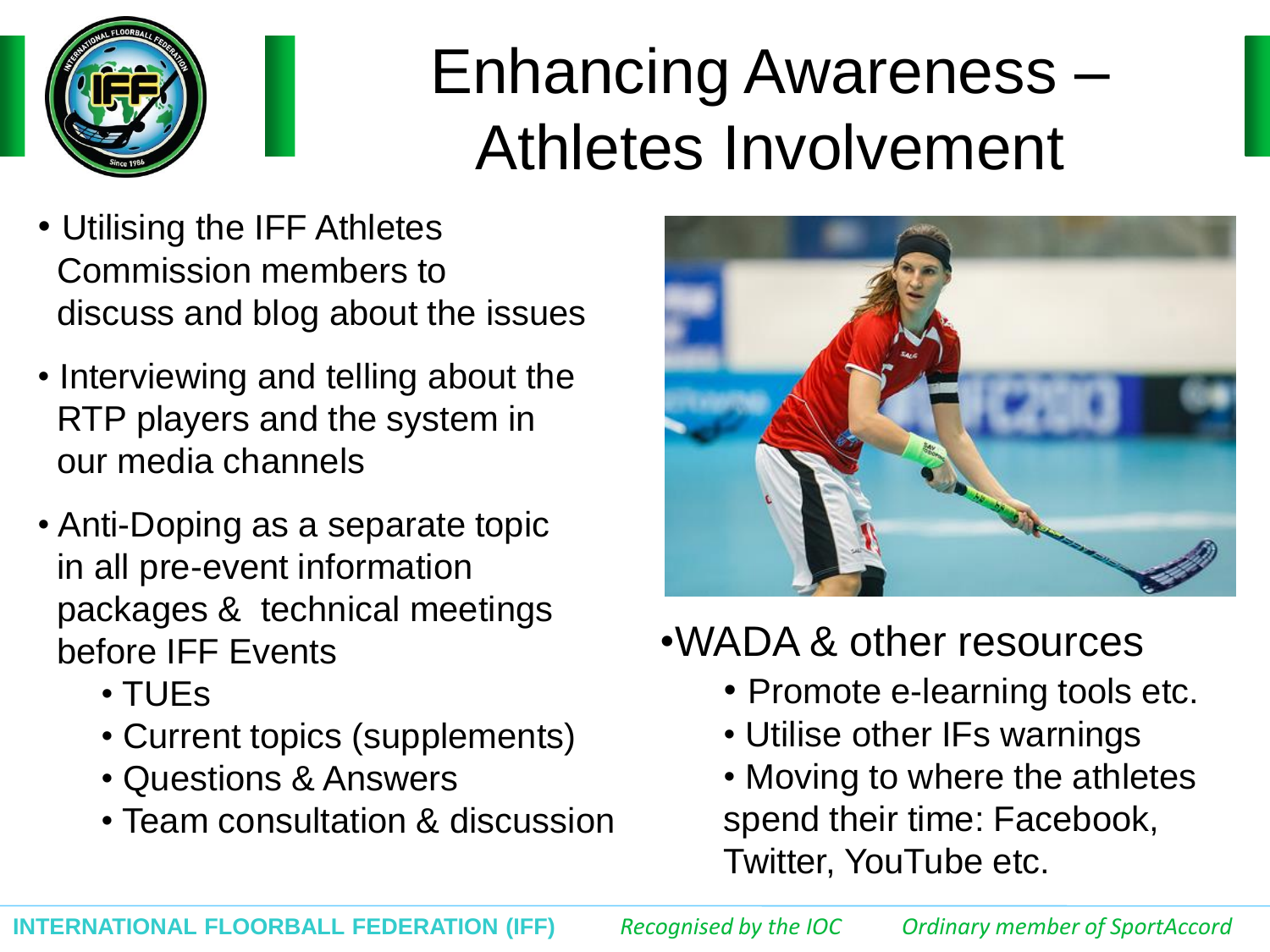

# Enhancing Awareness – Member Association Involvement



- Reaching target audience
	- Dependent on NA's
	- Language issues
	- Teams utilising Outreach?
	- IFF Athletes Commission more involved, how?
	- Not enough Events with enough time for education
- Information to education
	- Resources?
	- Mandatory vs. Voluntary?
	- How to actually force/control NAs?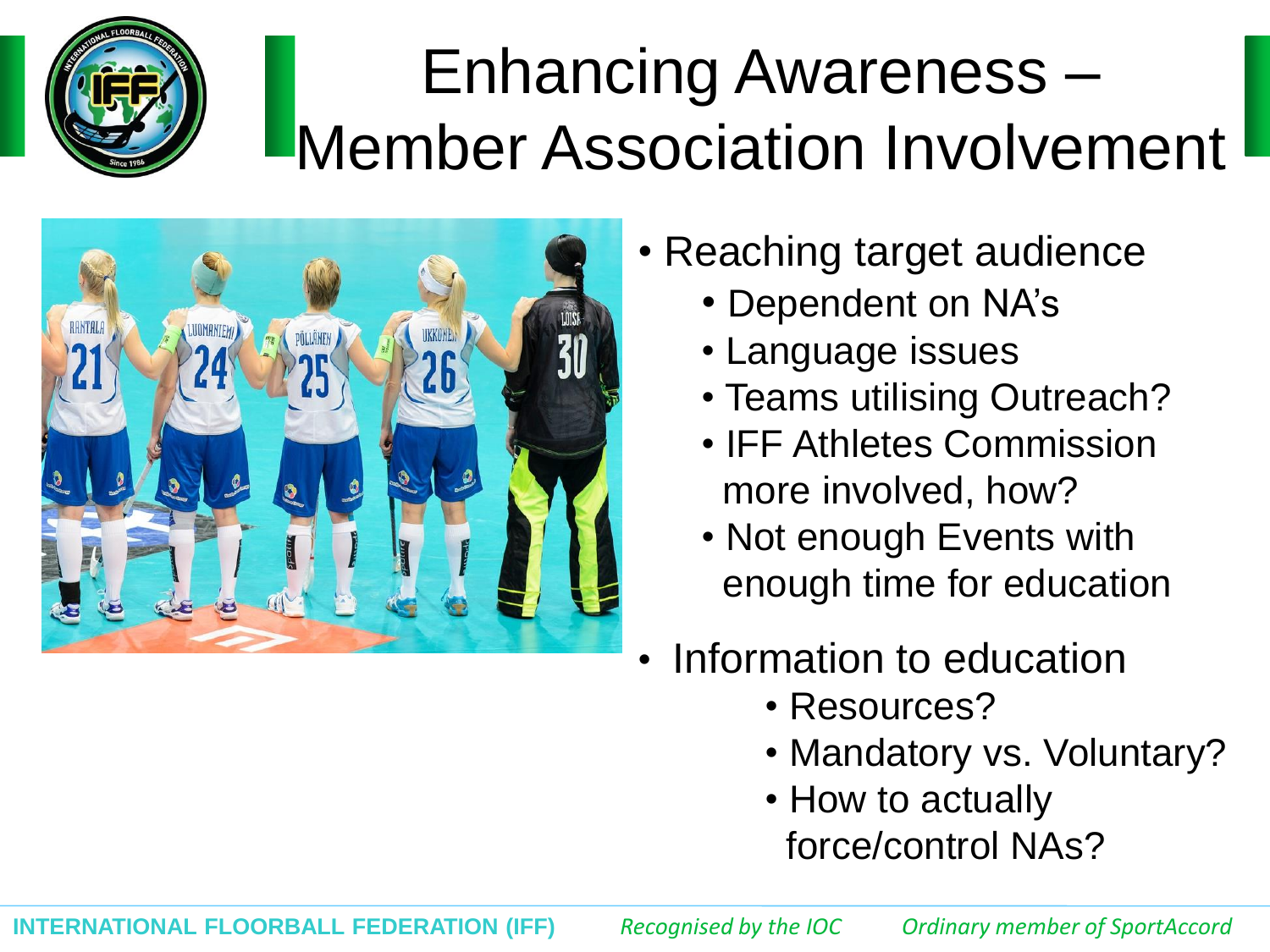

# Enhancement & Next Steps

#### Develop the Outreach

- Closer to athletes
- NADO/WADA/Anti-Doping people assistance at events?
- Anti-Doping people bank?

#### More good examples & resources shared

- Other IF examples
- New WADA tools
- Use of Good/Bad news
- Use social media even more: **IFF FB fan's:** 
	- age 18-24 years 32 % ,
	- age 13-17 years 24 %

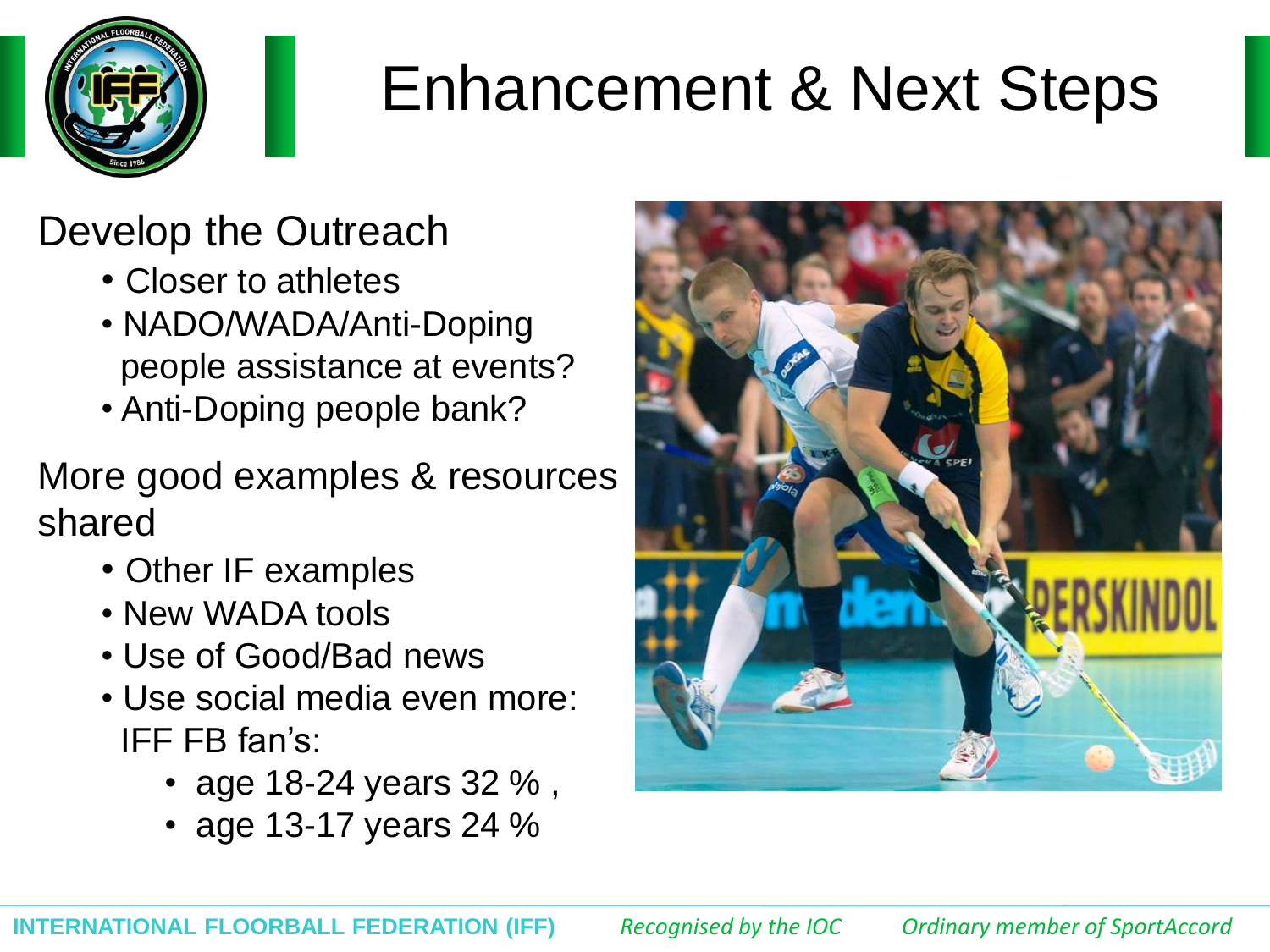

## Enhancement & Next Steps

- Encourage or force MAs?
- Anti-Doping Campaigns as mandatory in contracts with new organisers
- Participants Code of conduct agreement for all IFF Events
- Following IFF Rules
- New license system, for participation in main IFF Events
- Anti-doping information & education
- Production of a IFF General AD Policy for the member Associations

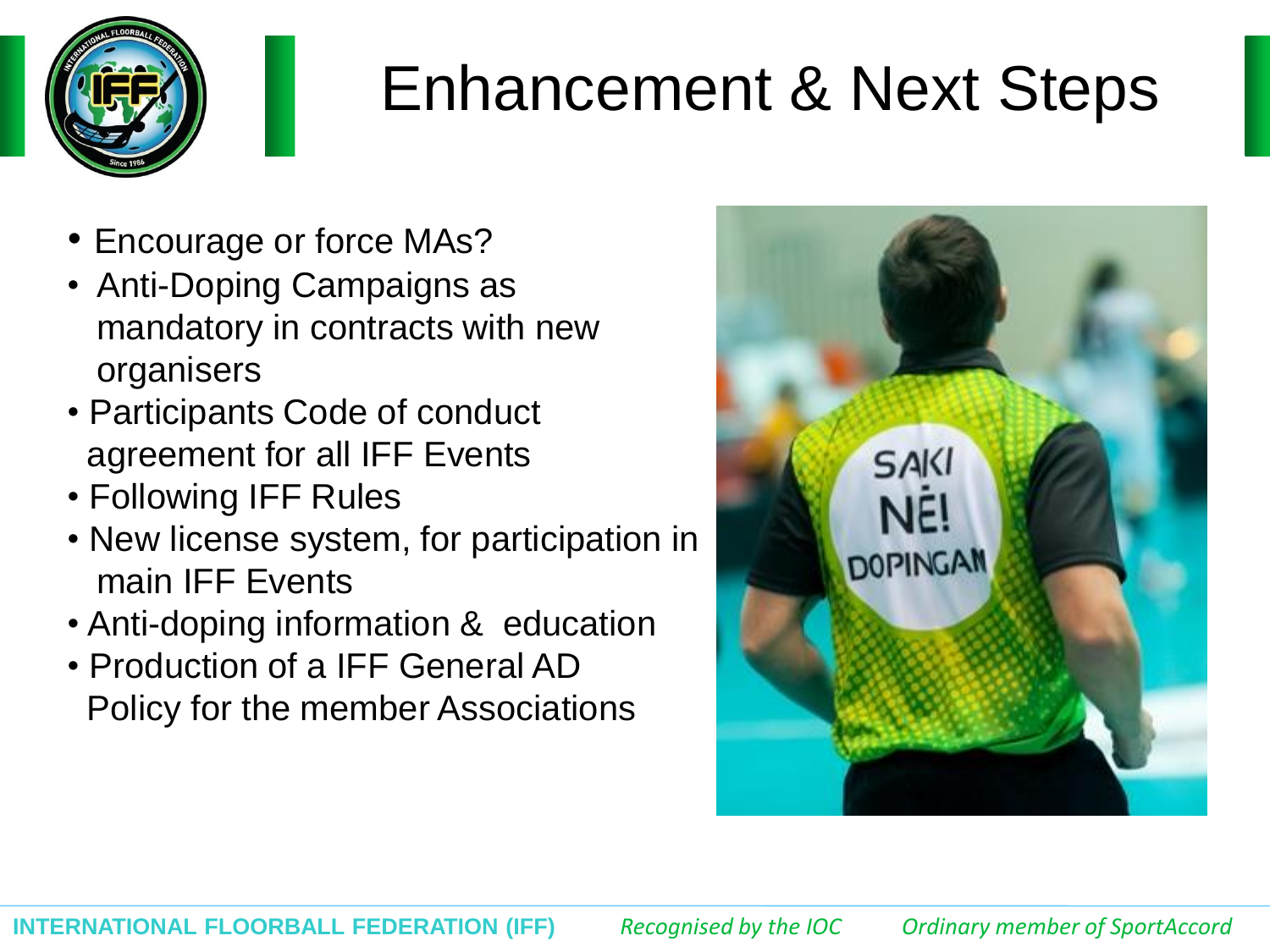

### Hints and Tips

- Involve the Players
- Speak their language
- Talk about the possibilities